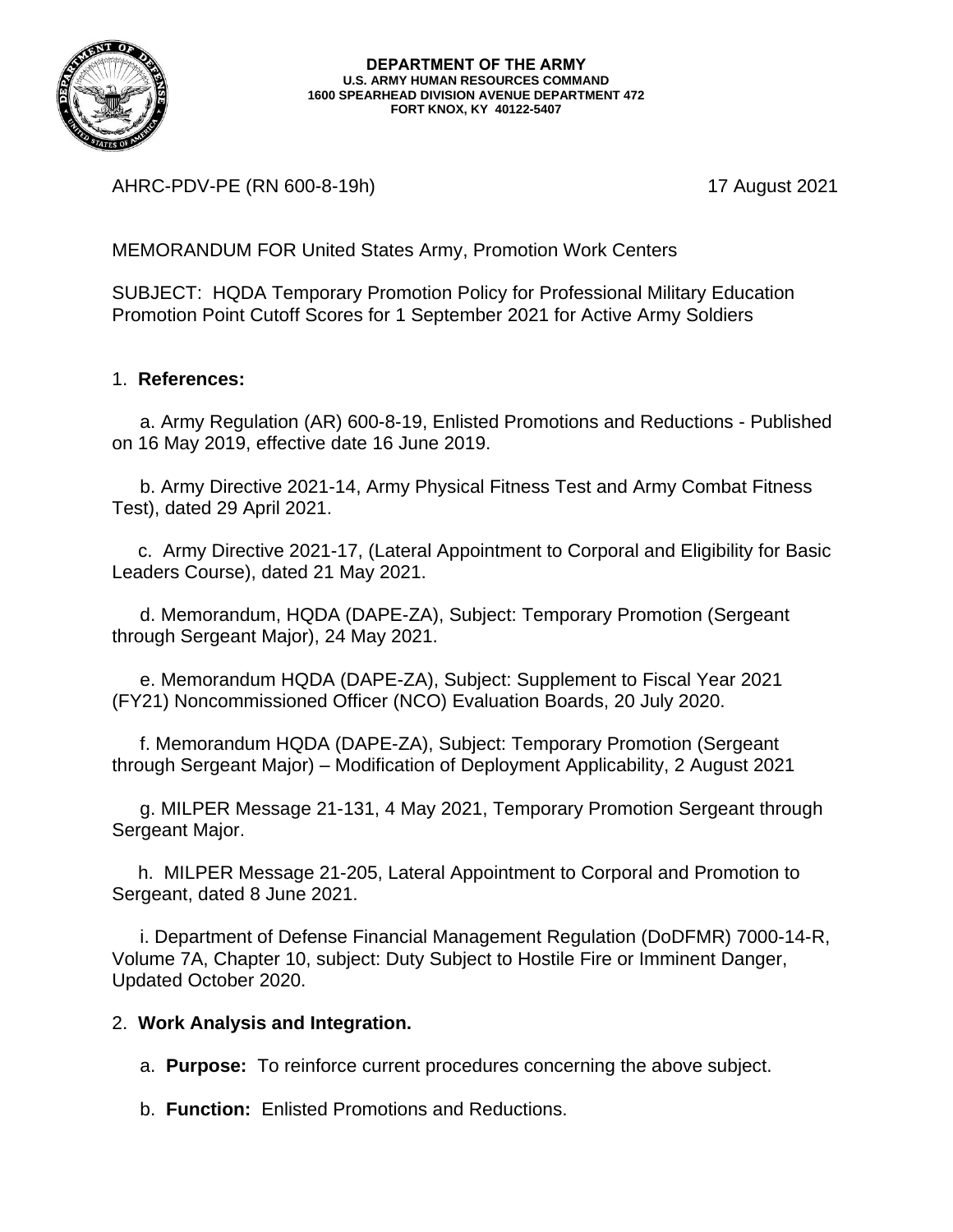SUBJECT: HQDA Temporary Promotion Policy for Professional Military Education Promotion Point Cutoff Scores for 1 September 2021 for Active Army Soldiers

c. **Task:** Identify Headquarters, Department of the Army (HQDA) Temporary Promotion point cutoff scores (COS).

3. Units are required to ensure that Soldiers (SPC/CPL/SGT) have a passing record Army Physical Fitness Test on the promotion effective date 1 September 2021, are not flagged, and not barred to continued service.

4. Junior Enlisted Promotions inquiries, DSN 983-9013, COMM (502) 613-9013 or email [usarmy.knox.hrc.mbx.tagd-jr-enlisted-promotions@mail.mil.](mailto:usarmy.knox.hrc.mbx.tagd-jr-enlisted-promotions@mail.mil)

BY THE ORDER OF THE SECRETARY OF THE ARMY:



RAMELL J. BOYD SGM, USA Chief, Enlisted Promotions Promotions Branch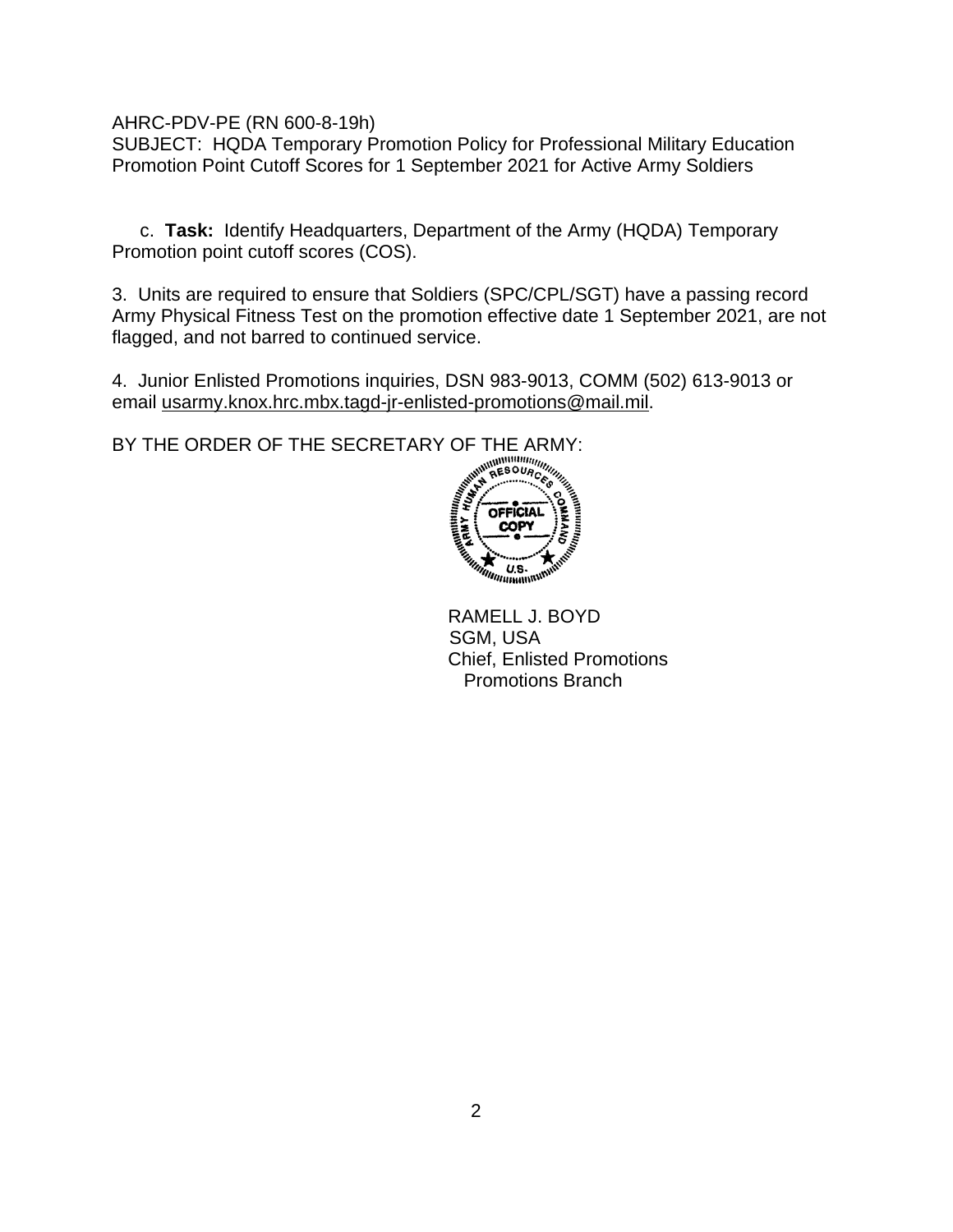SUBJECT: HQDA Temporary Promotion Policy for Professional Military Education Promotion Point Cutoff Scores for 1 September 2021 for Active Army Soldiers

| FOR PROMOTION DURING SEPTEMBER 2021<br>.SGT…… |      |                 |      |             |      |  |  |  |  |
|-----------------------------------------------|------|-----------------|------|-------------|------|--|--|--|--|
| <b>MOS:</b>                                   | COS: | MOS:            | COS: | <b>MOS:</b> | COS: |  |  |  |  |
| 11B                                           | 394  | <b>15Y</b>      | 440  | 37F         | 288  |  |  |  |  |
| <b>11C</b>                                    | 401  | 17 <sub>C</sub> | 518  | 42A         | 523  |  |  |  |  |
| 12B                                           | 357  | 17E             | 193  | 42R         | 595  |  |  |  |  |
| 12C                                           | 194  | 19D             | 340  | 46S         | 192  |  |  |  |  |
| 12D                                           | 311  | 19K             | 178  | 56M         | 390  |  |  |  |  |
| <b>12N</b>                                    | 415  | 25B             | 501  | 68A         | 469  |  |  |  |  |
| 12R                                           | 464  | 25C             | 417  | 68B         | 516  |  |  |  |  |
| 12T                                           | 471  | 25N             | 587  | 68C         | 523  |  |  |  |  |
| <b>12W</b>                                    | 452  | 25P             | 498  | 68D         | 572  |  |  |  |  |
| <b>12Y</b>                                    | 529  | 25Q             | 564  | 68E         | 586  |  |  |  |  |
| 13B                                           | 359  | 25S             | 528  | 68F         | 297  |  |  |  |  |
| 13F                                           | 111  | <b>25U</b>      | 425  | 68G         | 543  |  |  |  |  |
| 13J                                           | 332  | <b>25V</b>      | 532  | 68K         | 560  |  |  |  |  |
| 13M                                           | 152  | 27D             | 440  | 68M         | 458  |  |  |  |  |
| 13R                                           | 518  | 31B             | 414  | 68P         | 515  |  |  |  |  |
| 14E                                           | 367  | 31D             | 308  | 68Q         | 519  |  |  |  |  |
| 14H                                           | 377  | 31K             | 536  | 68R         | 569  |  |  |  |  |
| 14P                                           | 335  | 35F             | 447  | 68S         | 474  |  |  |  |  |
| 14T                                           | 368  | 35G             | 472  | 68T         | 584  |  |  |  |  |
| 15B                                           | 622  | 35L             | 137  | 68V         | 379  |  |  |  |  |
| <b>15C</b>                                    | 548  | 35M             | 210  | 68W         | 501  |  |  |  |  |
| 15D                                           | 556  | 35N             | 456  | 68X         | 525  |  |  |  |  |
| 15F                                           | 550  | 35PAZ           | 117  | 74D         | 194  |  |  |  |  |
| 15G                                           | 493  | 35PCM           | 139  | 88H         | 456  |  |  |  |  |
| 15H                                           | 588  | 35PFR           | 317  | 88L         | 386  |  |  |  |  |
| 15M                                           | 389  | 35PJN           | 222  | 88M         | 424  |  |  |  |  |
| <b>15N</b>                                    | 455  | 35PKP           | 117  | 88N         | 414  |  |  |  |  |
| 15P                                           | 405  | 35PPF           | 320  | 89A         | 421  |  |  |  |  |
| 15Q                                           | 416  | 35PRU           | 232  | 89D         | 128  |  |  |  |  |
| 15R                                           | 515  | 35PTA           | 259  | 91A         | 303  |  |  |  |  |
| 15T                                           | 396  | 35S             | 410  | 91B         | 424  |  |  |  |  |
| <b>15U</b>                                    | 395  | 36B             | 527  | 91C         | 503  |  |  |  |  |

#### **PROMOTION QUALIFICATION SCORES FOR PROMOTION DURING SEPTEMBER 2021**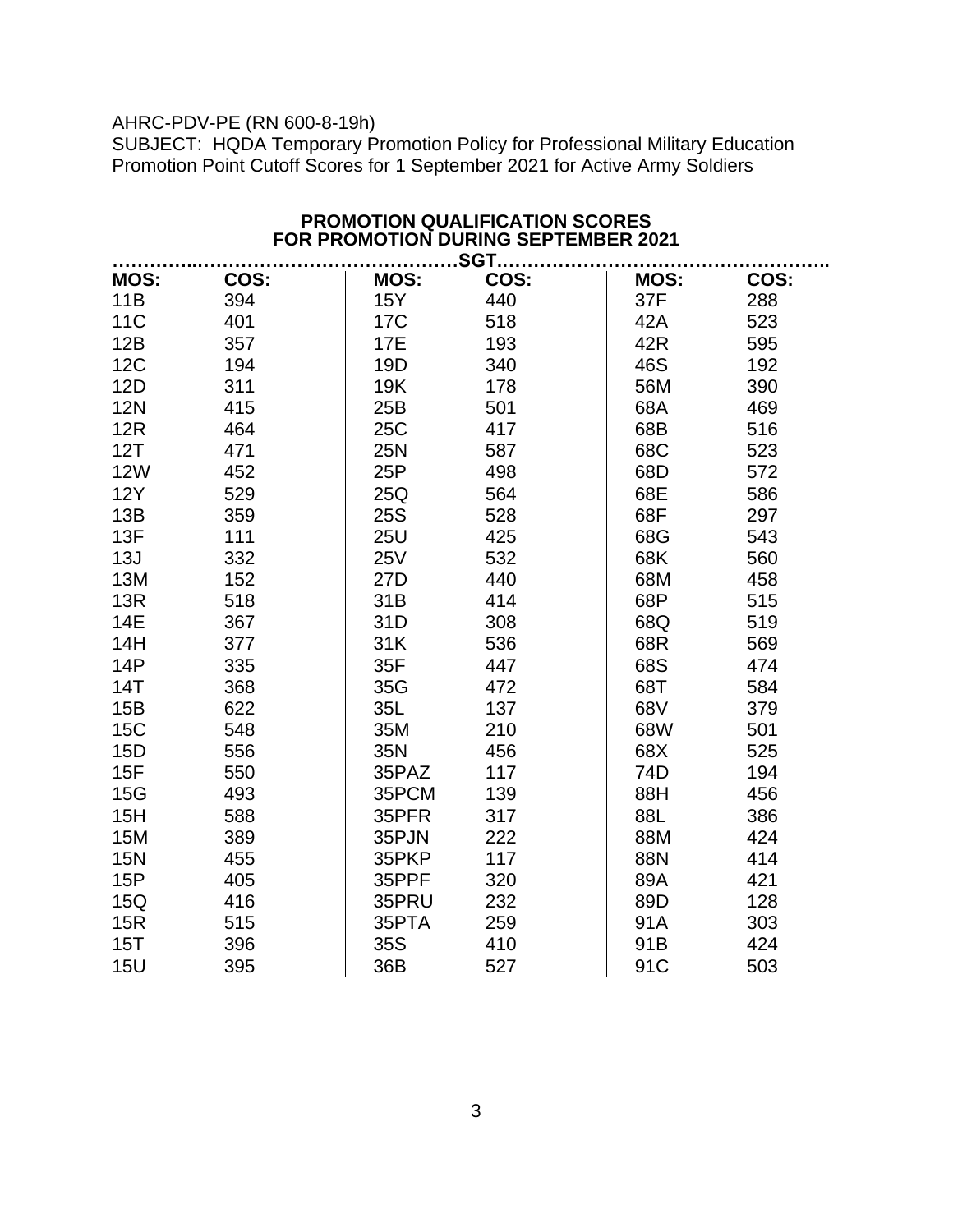SUBJECT: HQDA Temporary Promotion Policy for Professional Military Education Promotion Point Cutoff Scores for 1 September 2021 for Active Army Soldiers

### **PROMOTION QUALIFICATION SCORES FOR PROMOTION DURING SEPTEMBER 2021**

| SGT.       |            |  |  |  |  |  |  |
|------------|------------|--|--|--|--|--|--|
| MOS:       | COS:       |  |  |  |  |  |  |
| 91D        | 461        |  |  |  |  |  |  |
| 91E        | 464        |  |  |  |  |  |  |
| 91F        | 518        |  |  |  |  |  |  |
| 91H        | 496        |  |  |  |  |  |  |
| 91J        | 507        |  |  |  |  |  |  |
| 91L        | 385        |  |  |  |  |  |  |
| 91M        | 326        |  |  |  |  |  |  |
| 91S        | 291        |  |  |  |  |  |  |
| 92A        | 525        |  |  |  |  |  |  |
| 92F        | 513        |  |  |  |  |  |  |
| 92G        | 481        |  |  |  |  |  |  |
| 92M        | 259        |  |  |  |  |  |  |
| 92R        | 468        |  |  |  |  |  |  |
| 92S        | 479        |  |  |  |  |  |  |
| 92W        | 501        |  |  |  |  |  |  |
| 92Y        | 462        |  |  |  |  |  |  |
| 94A<br>94F | 487        |  |  |  |  |  |  |
| 94H        | 538<br>226 |  |  |  |  |  |  |
| 94M        | 362        |  |  |  |  |  |  |
|            |            |  |  |  |  |  |  |
|            |            |  |  |  |  |  |  |
| 94P<br>94S | 286<br>304 |  |  |  |  |  |  |